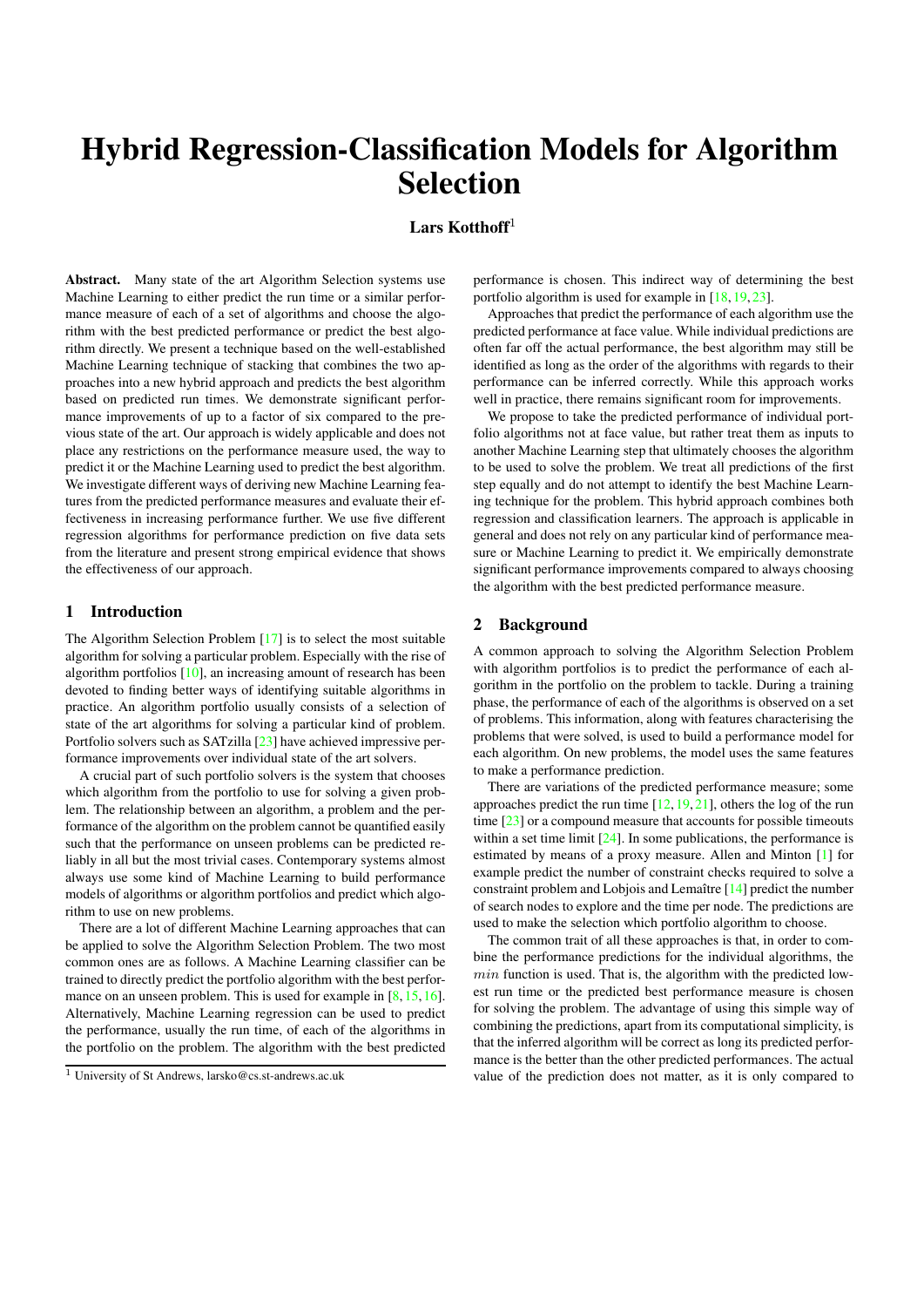the other predictions. Similarly, the ordering of the algorithms in the portfolio according to their performance does not need to be totally correct as long as the best algorithm can be identified correctly.

While recent approaches have experimented with predicting the complete ordering of the algorithms [13], they report that the performance is not competitive with other approaches, attesting to the difficulty of such a prediction. However, orderings of classification algorithms according to their accuracy have been predicted in the Machine Learning community [3, 20].

A related approach is to predict sc[hed](#page-5-10)ules according to which to run the algorithms in the portfolio [7, 15]. Predicting schedules also relies on the fact that the performance ordering of the algorithms is correct. It is more robust with r[es](#page-5-11)[pec](#page-5-12)t to prediction errors though, as more than one algorithm is run. Other research has tried to predict when to switch the algorithm being used to solve a problem  $[2, 4]$ , which also reduces the negative im[pa](#page-5-13)[ct o](#page-5-14)f an initial bad choice.

The idea of using the predictions of one Machine Learning algorithm as features for another Machine Learning algorithm is known as stacked generalisation, or *stacking* [22]. The rationale of stacking is that the imperfect predictions of one model can be imp[ro](#page-5-15)[ve](#page-5-16)d by another model that learns to correct the errors of the first model. The Machine Learning algorithms that are stacked on top of each other learn models that do not reflect the original problem, but try to identify and correct the prediction m[ista](#page-5-17)kes earlier models make. The technique is a member of the family of *ensemble techniques* [5] and closely related to *boosting* [6], where Machine Learning models with low performance are engineered to complement each other.

Stacking is a well-established technique in the Machine Learning community. However, to the best of our knowledge, stacking tec[h](#page-5-18)niques have never been applied [to](#page-5-19) Algorithm Selection before.

## 3 Methodology

We measure the performance of an Algorithm Selection system in terms of misclassification penalty. The misclassification penalty is the additional time a system needs to solve a set of problems because of wrong choices. If the algorithm with the best performance is chosen for each respective problem, the misclassification penalty is 0. We give the misclassification penalty in seconds. When a timeout occurs, we assume the timeout as the run time to calculate the misclassification penalty. This only gives a lower bound on the actual misclassification penalty, but we cannot determine the correct value without running the algorithm to completion.

We use the WEKA Machine Learning software [11] and the algorithms implemented in it. The evaluation includes the regression algorithms GaussianProcesses, LibSVM (*ε* and *ν*), LinearRegression and REPTree. These regression algorithms represent a variety of different state of the art Machine Learning approaches. The classification algorithm SimpleLogi[sti](#page-5-20)c is used to combine the predictions of the regression models and choose the best portfolio algorithm. The maximum misclassification penalty for a particular problem instance is used as a weight during training to bias the learned logistic regression model towards the instances where we can gain or lose a lot [9]. The maximum misclassification penalty is incurred when the worst algorithm for a problem is chosen.

The performance of a Machine Learning algorithm is evaluated using ten fold stratified cross validation. A data set is partitioned into ten distinct subsets of roughly e[qu](#page-5-21)al size. Nine of these sets serve as training data and the tenth as test data. This is repeated for all different combinations of training and test sets. In the end, every problem instance in the data set will have been used for both training and testing. Stratification ensures that the distribution of the class labels to predict is the same in each subset as it is in the full data set. We calculate the sum of the misclassification penalties across the different folds to estimate the penalty on the whole data set.

We tuned all Machine Learning algorithms by evaluating their performance across a number of different parameter configurations. The default values used by WEKA achieved the best performance and therefore we decided to use the defaults. It is conceivable that the performance could be improved further by evaluating a larger space of parameter configurations.

We evaluate the performance on five data sets taken from the literature. We take three sets from the training data for SATzilla 2009. This data consists of SAT instances from three categories – hand-crafted, industrial and random. They contain 1181, 1183 and 2308 instances and are denoted SAT-HAN, SAT-IND and SAT-RAN, respectively. The SATzilla authors use 91 attributes for each instance and select a SAT solver from a portfolio of 19 solvers<sup>2</sup>. We adjusted the timeout values reported in the training data available on the website to 3600 seconds after consultation with the SATzilla team as some of the reported timeout values are incorrect.

The fourth data set comes from the Qua[nt](#page-1-0)ified Boolean Formulae (QBF) Solver Evaluation  $2010<sup>3</sup>$  and consists of 1368 QBF instances from the main, small hard, 2QBF and random tracks. It is denoted QBF. 46 attributes are calculated for each instance and we select from a portfolio of five QBF solvers. Each solver was run on each instance for at most 3600 CPU second[s.](#page-1-1) If the solver ran out of memory or was unable to solve an instance, we assumed the timeout value for the runtime. The experiments were run on a machine with a dual four core Intel E5430 2.66 GHz processor and 16 GB RAM. Our last data set, denoted CSP, is taken from from [8] and selects from a portfolio of two solvers for a total of 2028 constraint problem instances from 46 problem classes with 17 attributes each.

## 4 Motivation

The success of regression methods that predict the run time in Algorithm Selection suggests that most of the time, the predicted performance values allow to derive an ordering that puts the actual best portfolio algorithm at the corresponding position. In order to assess the potential improvement a hybrid approach could achieve, we measured the percentage of the problem instances of each data set where this is the case. We used ten fold stratified cross validation, as described above. The results are shown in Figure 1.

The results clearly show that there is significant scope for improvement, especially with portfolios that contain a relatively large number of algorithms. Choosing a portfolio algorithm at random would put the percentage of problems for which the best [al](#page-2-0)gorithm is not chosen at 50% for the CSP data set, 80% for QBF and 95% for the SAT data sets. Using the *min* function unsurprisingly improves significantly on that, but the fraction of problem instances for which the predicted lowest run time does not denote the best solver is still very high in some cases. Running LibSVM *ν* on the SAT-RAN data set and predicting the run time identifies the best algorithm correctly in only 12% of the cases for example.

Using the predictions as input to a classifier that learns to account for their errors has the potential to increase performance significantly. The idea of learning models that correct the errors of other models has been used with great success in the form of boosting in the Machine Learning community.

<span id="page-1-1"></span><span id="page-1-0"></span><sup>2</sup> http://www.cs.ubc.ca/labs/beta/Projects/SATzilla/ <sup>3</sup> http://www.qbflib.org/index\_eval.php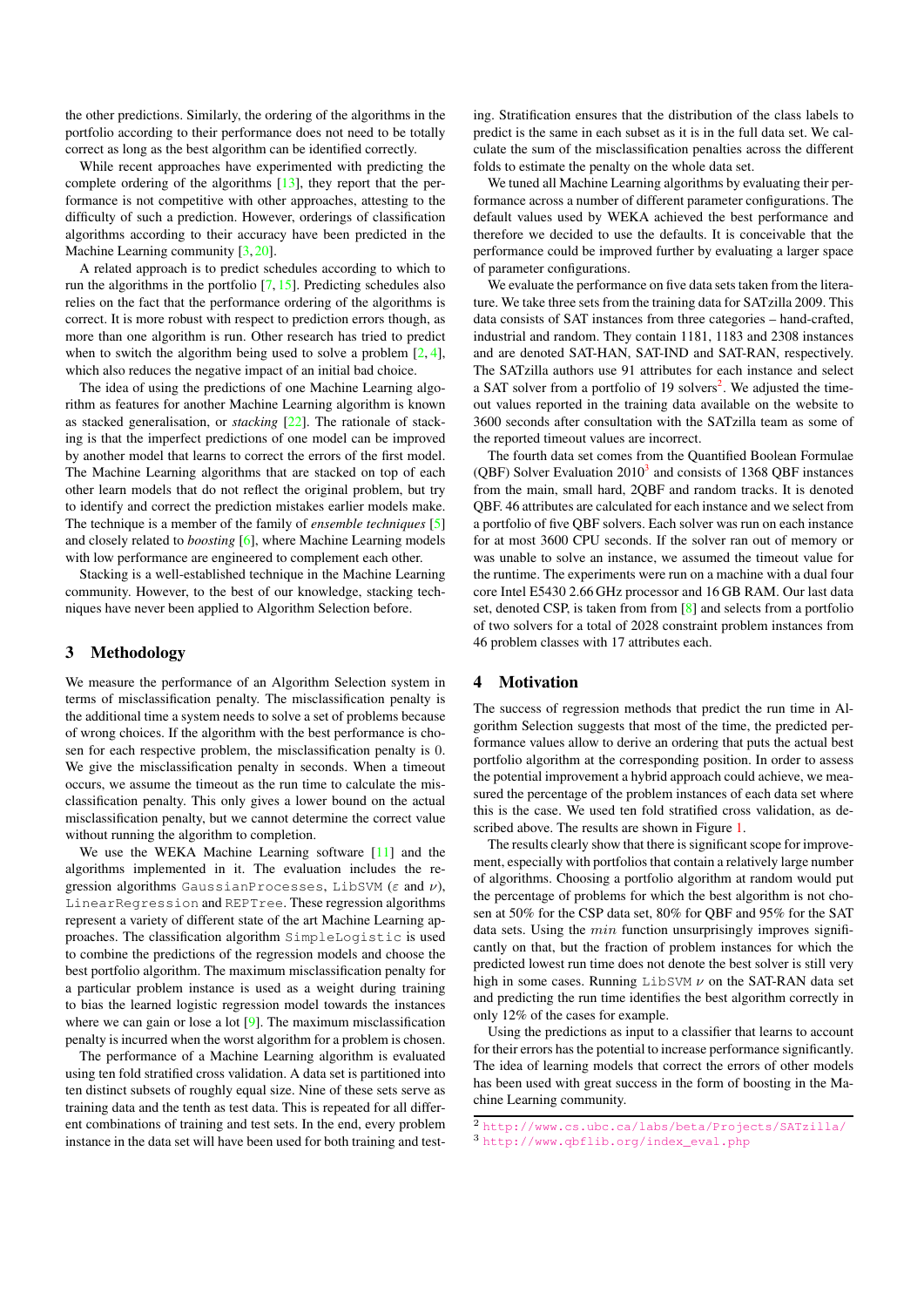

<span id="page-2-0"></span>Figure 1. Percentage of problem instances on which the actual best portfolio algorithm is *not* chosen by the *min* function for all data sets and regression algorithms. The inner arc denotes the percentage for the predicted run time and the outer arc the percentage for the predicted log of the run time. The angle covered by the arc denotes the percentage, which is also shown as a number. A full circle means that the best portfolio algorithm is chosen for none of the problem instances, no arc means that the best algorithm was chosen in all cases.

#### 5 Stacking classification on regression

The current state of the art is to select the algorithm with the lowest predicted run time, i.e. combining the predictions of the regression models using the *min* function.

$$
a_{best} = \min(\{p(a) \mid a \in \mathcal{A}\})
$$

where *A* is the set of algorithms in the portfolio and  $p(a)$  the predicted run time of an algorithm. This relies on the predictions being accurate at least relative to each other in order for the best algorithm to be identified.

The idea behind our approach is simple. Instead of using a constant function such as *min* to combine the outputs of run time predictions for the algorithms in the portfolio, we use Machine Learning to induce a classifier *C* that learns to select an algorithm with the help of the predicted run times.

$$
a_{best} = \mathcal{C}(\{p(a) \mid a \in \mathcal{A}\})
$$

This approach allows for more flexibility in combining the individual predictions and, crucially, replaces a hand-crafted rule with a mechanism that automatically adapts the model used to make decisions to the data that it is processing. This notion is at the very core of Algorithm Selection and the source of significant performance improvements over the previous state of the art in many areas. Even if the predicted performance of the algorithms in the portfolio was the opposite of the desired outcome, i.e. the best algorithm has the worst predicted performance, our approach would be able to cope with this, whereas the *min* function would fail.

Our hybrid approach is agnostic to the way the predicted run times are obtained and can be combined with any of the approaches to do so from the literature. It does not require predictions of the run time either, any of the performance measures researchers have predicted to perform Algorithm Selection can be used.

We investigate the following different ways of using the predicted run times as features to induce a classifier *C*. First, we use only the predicted run times themselves.

$$
\mathcal{F} = \{p(a) \, | \, a \in \mathcal{A}\}
$$

Similarly, we use the predicted logs of the run times.

$$
\mathcal{F}^{log} = \{ p_{log}(a) \, | \, a \in \mathcal{A} \}
$$

where  $p_{log}(a)$  is the predicted log of the run time of algorithm  $a$ on a particular problem. Second, we compute new feature sets *Frel* and  $\mathcal{F}_{diff}$  with features based on the differences between pairs of predicted run times or predicted logs of run times.

$$
\mathcal{F}_{rel} = \{ \sigma(f,g) \, | \, f,g \in \mathcal{F}, f \neq g \}
$$

where

$$
\sigma(f,g) = \begin{cases}\n-1 & \text{if } f < g \\
0 & \text{if } f = g \\
1 & \text{otherwise}\n\end{cases}
$$

and

$$
\mathcal{F}_{diff} = \{ f - g \mid f, g \in \mathcal{F}, f \neq g \}
$$

In the first case, we only take the *qualitative* difference between two feature values into account, i.e. whether the first value is less than, equal to or greater than the second value. In the second case, we *quantify* the difference. New feature sets  $\mathcal{F}^{log}_{rel}$  and  $\mathcal{F}^{log}_{diff}$  based on the predicted log of the run time are created the same way.

All new feature sets are used on their own and in combination with the original feature sets  $\mathcal F$  and  $\mathcal F_{log}$ , respectively for the differences based on the predicted run time and the predicted log of the run time. The implementation of the computation of the new features considers each pair of predicted performance measures only once, e.g. for predicted run times *f* and *g* where  $f \neq g$ , we only consider  $\sigma(f, g)$ and  $f - g$ , not  $\sigma(g, f)$  or  $g - f$ .

In total, we consider ten different feature sets. First, the two feature sets that contain only the predictions of the run time and the log of the run time  $F$  and  $F^{log}$ . Second, four computed feature sets based on the qualitative and quantitative differences between pairs of feature values for both the predictions of the run time and the log of the run time  $\mathcal{F}_{rel}$ ,  $\mathcal{F}_{diff}$ ,  $\mathcal{F}_{rel}^{log}$  and  $\mathcal{F}_{diff}^{log}$ . Third, we augment the original feature sets with the appropriate new feature sets for the final four feature sets  $\mathcal{F} \cup \mathcal{F}_{rel}$ ,  $\mathcal{F} \cup \mathcal{F}_{diff}$ ,  $\mathcal{F}^{log} \cup \mathcal{F}^{log}_{rel}$  and  $\mathcal{F}^{log} \cup \mathcal{F}^{log}_{diff}$ .

Using the pairwise differences between the predicted run times was motivated by the fact that the previous state of the art is to always pick the minimum predicted time. This *min* function is difficult to learn if only the times are available as features because Machine Learning does not usually consider the relation between feature values, but only the feature values themselves. In order to facilitate this comparison, which is necessary to learn a *min* function, the differences between pairs of predicted run times were added as additional features.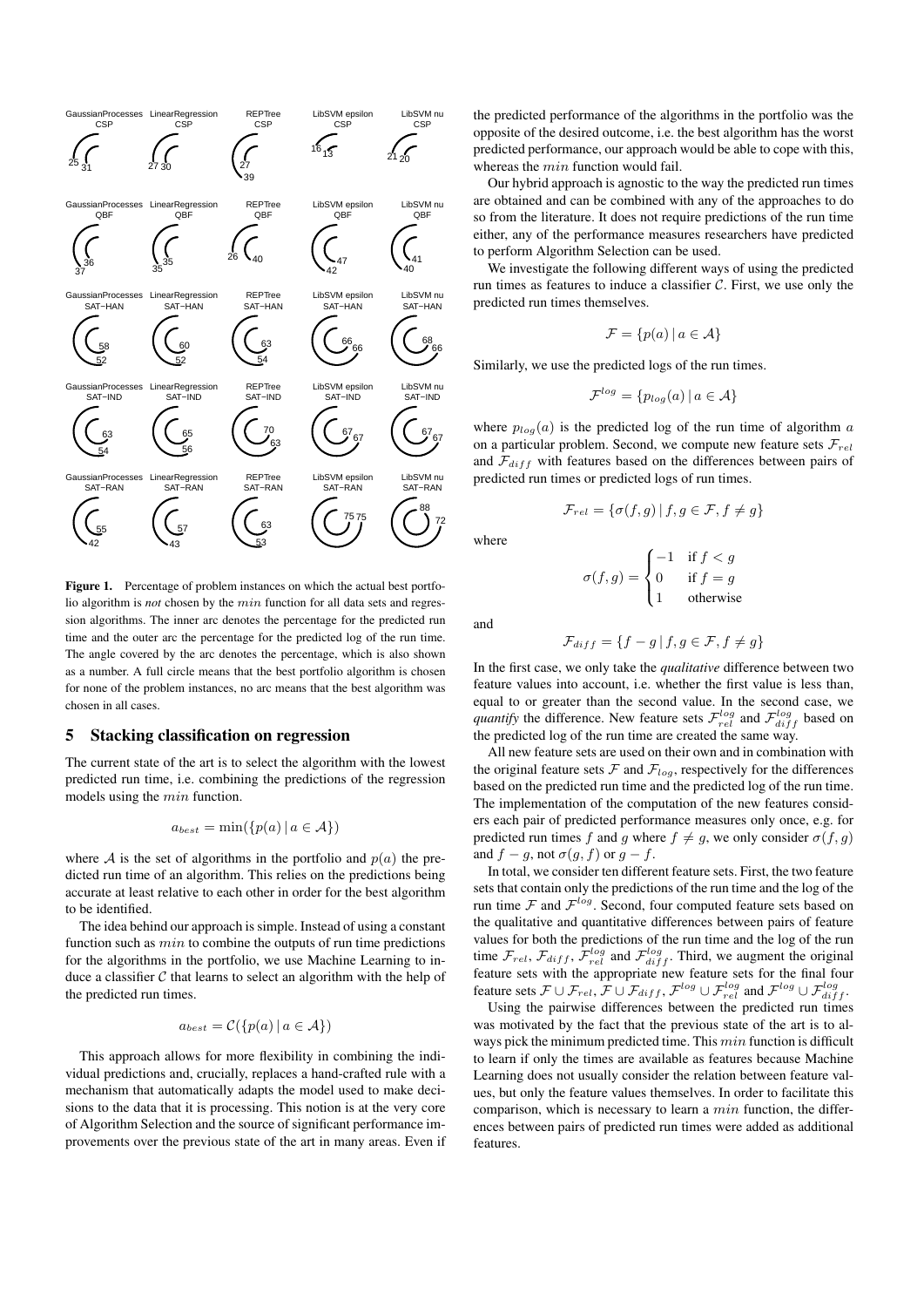## 6 Experimental results

The results are presented in terms of the previous state of the art, the selection of the best algorithm according to the lowest predicted run time. The performance of the different feature sets we evaluated is shown in terms of that baseline. Compared to predicting the best algorithm directly with a classifier, our approach offers similar performance in most cases and significant improvements in a few cases. Our approach also compares favourably with the regression model used in SATzilla, improving on its performance by a factor of 3 in one case. Note that SATzilla's performance in practice is also dependent on the other techniques used in the system however.

Previous research is unclear as to whether predicting the run time itself or the logarithm thereof gives better overall performance. Xu et al. [23] report that they found a log transformation useful in practice, while Kotthoff et al. [13] found no significant difference. Figure 2 clearly shows that the performance of our hybrid approach is significantly better with predictions of the log of the runtime. Not only the [ma](#page-5-2)ximum improvement is higher, but the median, i.e. expected, performance improves [on](#page-5-10) the previous state of the art.

Even when applying classification in a straightforward fashion an[d](#page-4-0) using only the predicted log of the run times as features (feature set  $\mathcal{F}^{log}$ ), we already beat the *min* function in terms of expected (median) performance. The very high improvement in one case makes the average mean improvement even more significant than that of the median. Deriving new features from the predictions of the regression algorithms improves the performance somewhat, but not significantly. The main difference is that the loss of performance compared to the *min* function in cases where this occurs is less severe.

Figure 2 also shows that using the quantitative difference between pairs of predicted run times as features achieves significantly better performance than using the qualitative difference. Both on their own and in conjunction with the actual predicted performance values, the performa[nc](#page-4-0)e achieved with the quantitative features beats the performance of the qualitative features.

The performance improvements achieved with the feature sets  $\mathcal{F}^{log}$ ,  $\mathcal{F}^{log}_{diff}$  and  $\mathcal{F}^{log}$  *v*  $\mathcal{F}^{log}_{diff}$  are almost identical. The logistic regression classifier is able to build good models both with the predicted log of the run time and the pairwise differences between the predictions. This suggests that the differences carry as much information as the log of the run times when it comes to deciding which algorithm has the best performance on a problem. The actual value of the predicted performance measure is not relevant to the choice of the best algorithm, but the order of the algorithms according to the predicted performance has to be correct.

Figure 3 shows that the hybrid approach improves the percentage of problem instances where the best portfolio algorithm is not identified correctly in most cases (17 out of 25). This reflects the performance improvements in terms of misclassification penalty for this feature set as shown in Figure 2. The difference is shown for one of the featur[e s](#page-3-0)ets that achieve the highest performance improvements. The graphs for the other feature sets similarly reflect the performance improvements in Figure 2 and are omitted due to space constraints.

## 6.1 Performance improvements

There is no feature set [wh](#page-4-0)ere our method of training and running a Machine Learning classifier to combine the predicted run times of the algorithms in the algorithm portfolio improves over using the *min* function to choose the best algorithm for all data sets and regression algorithms. Regression algorithm – data set pairs that do not achieve



Figure 3. Percentage of problem instances on which the actual best portfolio algorithm is *not* chosen for all data sets and regression algorithms. The inner arc denotes the percentage for the *min* function on predictions of the log of the run time (the outer arc in Figure 1) and the outer arc that for the hybrid approach with feature set  $\mathcal{F}^{log} \cup \mathcal{F}^{log}_{diff}$ . If the fraction of the hybrid approach is smaller than that of the *min* function (the angle covered is smaller), the outer arc is drawn thinner than the inner arc, else thicker.

<span id="page-3-0"></span>an improvement with one feature set do achieve it with other feature sets though. For the  $\mathcal{F}_{diff}^{log}$  feature set, the performance is worse than that of the *min* function in only 6 out of 25 cases. For the  $\mathcal{F}^{log} \cup$  $\mathcal{F}^{log}_{diff}$  feature set, this is the case for eight regression algorithm – data set pairs. Note that these are not the same cases as those in Figure 3 that do not improve on the percentage of misclassifications though. For REPTree and LinearRegression on the SAT-IND data set, our approach is *always* better than the *min* function regardless of the feature set and for LibSVM  $\nu$  on the QBF data set it is never worse.

The improvement in terms of the fraction of problem instances f[or](#page-3-0) which the best portfolio algorithm is not identified (cf. Figure 3) is in general a good indicator of the performance improvement in terms of misclassification penalty. There are also a few cases though when the best portfolio algorithm is identified more often but the misclassification penalty increases and vice versa, as mentioned above. However, when this occurs, the differences are small, e.g. a small impro[ve](#page-3-0)ment of the percentage of misclassifications might see a small drop in performance in terms of misclassification penalty.

There is no clear pattern that offers an explanation for the behaviour of the hybrid approach when it does not improve performance. In some cases, the behaviour occurs when the *min* function achieves relatively bad performance. This could indicate a *floor effect*, i.e. that any further improvements in performance are too difficult to achieve given the available information. On the other hand, the behaviour also occurs when the *min* function achieves very good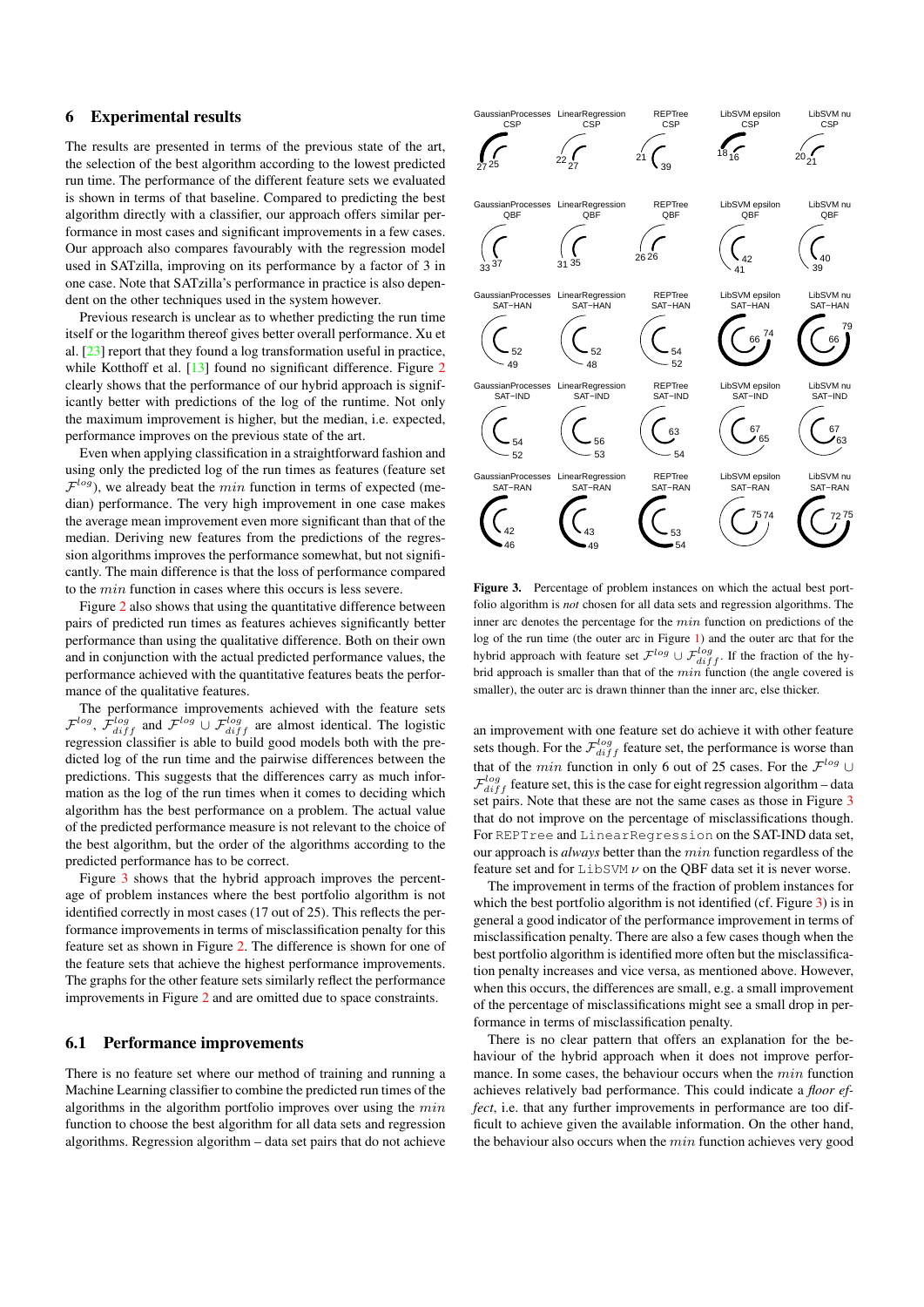

Figure 2. Performance improvements across all data sets and regression algorithms for different feature sets. Factors greater than 1 mean that the performance of the hybrid approach is better than simply using a *min* function to combine the predictions. The lower and upper edges of the boxes show the 25th and 75th percentile, respectively, and the thick line inside the boxes the median. The horizontal dashed lines show the mean performance improvement. The grey dots denote the performance improvement for individual Machine Learning algorithm – data set combinations.

<span id="page-4-0"></span>performance already. This could be an indication of a *ceiling effect*, i.e. the original features used for the regression models enable good performance predictions that reflect the true order of the performances of the portfolio algorithms. The investigation of the causes of this behaviour and ways of mitigating it is an area of future work.

#### 6.2 Other classifiers

In addition to the logistic regression model, we also evaluated the performance improvements of the hybrid approach with a C4.5 decision tree inducer (J48 in WEKA) using the same feature sets and the same methodology. While the performance was not as good as that of the logistic regression classifier, we found the same general pattern as shown in Figure 2. Predicting the log of the run time instead of the run time itself and using the quantitative difference between predicted values instead of the qualitative one improves performance.

This result demonstrates that the hybrid approach is not limited to our chosen classi[fie](#page-4-0)r. The performance improvements over using the *min* function will depend on that choice in practice however. If the Machine Learning algorithm is unable to build a model that reflects the relationship between the predicted performance measures and the best portfolio algorithm, it will not be able to achieve any improvements.

The concept of stacking a classifier on top of the outputs of regression models is not limited to a particular Machine Learning algorithm. In principle, any learner that is able to distinguish between multiple classes can be used. Our choice of a logistic regression classifier was motivated by the conceptual simplicity of the algorithm and its ability to learn a model akin to a *min* function, given the pairwise differences between predicted run times as features. Observations in the paper that introduced stacking [22] also suggest that a logistic regression approach would be suitable in this context.

#### 6.3 Overhead

The hybrid approach incurs a certain overhead because it builds and evaluates a model on top of the run time predictions for each algorithm. The relative amount of the overhead depends on the size of the portfolio – training and running regression models for two different algorithms is much faster than doing the same for 19 algorithms. The bulk of this overhead is incurred during the offline training phase when the Machine Learning models are built though. The time taken for this phase is usually of less interest because the aim is to achieve good performance online, i.e. on new problems. In practice, the cost of running a regression model or classifier on a problem is usually dwarfed by the cost of computing the problem features. Many publications recognise this problem and take explicit steps to mitigate it, by for example running a presolver [23] or explicitly excluding features that are expensive to compute [8].

The overhead of the hybrid approach can be compared to adding one more algorithm to the portfolio and having to train an additional model for its performance. In our experiments, the time required for training the logistic regression model [was](#page-5-2) approximately the same as the time required to train a performa[nc](#page-5-22)e regression model for one of the portfolio algorithms. The overhead we observed empirically corresponded to this and reflected the number of algorithms in the respective portfolios.

Over all data sets and Machine Learning algorithms in our evaluation, the mean average overhead of training the logistic regression classifier was 6% of the training time of the regression models to predict the run time. We measured the overhead for the feature set  $\mathcal{F}^{log} \cup \mathcal{F}^{log}_{diff}$ , but in terms of the total time required for a set of experiments, all feature sets were similar. The mean average performance improvements achieved with the  $\mathcal{F}^{log} \cup \mathcal{F}^{log}_{diff}$  feature set was 24%. The highest relative overhead was incurred on the CSP data set,